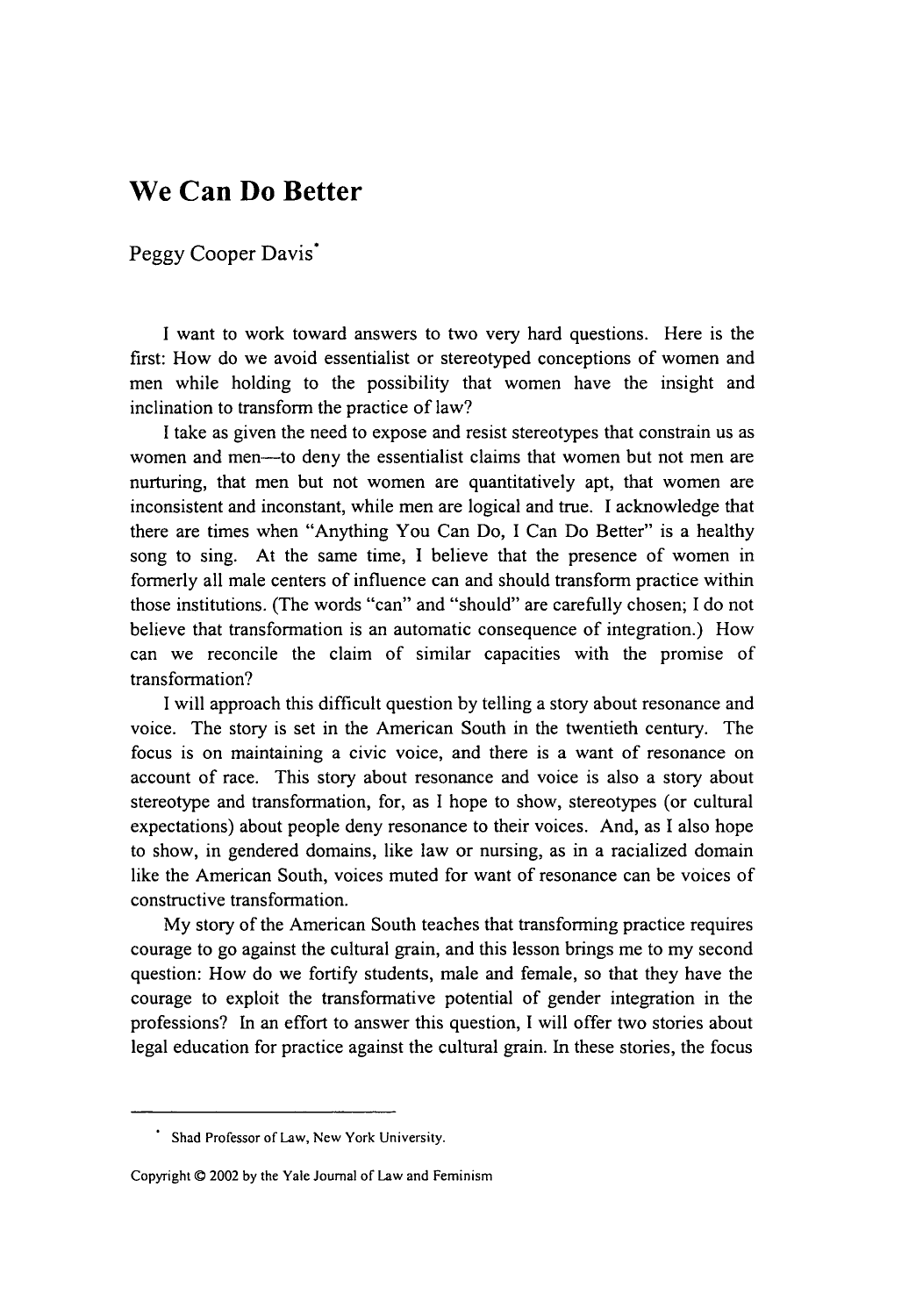is on maintaining a relational voice, and there is a want of resonance on account of patriarchal tradition.

## *Story #1: Being a Citizen of the South*

Although I've lived and worked in New York for the past thirty-odd years, I spent a recent semester living and working in Lexington, Virginia as the Frances Lewis Scholar in Residence at Washington & Lee's excellent law school. This time in Virginia stirred memories of my childhood.

I spent the first ten years of my life in Virginia, at a traditionally black college in the Tidewater region. From 1943 until 1953, I was steeped in the beauty of Virginia's landscapes, the gentleness of its climate, the rich subtleties of its etiquette, and the poison of its racial and class hierarchies. I left before *Brown v. Board of Education'* de-legitimized ways of life that were background conditions of my childhood.

Returning in the year 2000, I felt a strong sense of familiarity that had both positive and negative aspects. Virginia's temperatures, fragrances and tastes gave me a bone-deep sense of comfort. Despite more than thirty years in New York, I remembered how to say good morning to strangers and to "Sir" or "Ma'am" anyone over twelve. But despite my transformation from rather peculiar ten-year-old to retired judge, chaired professor, and scholar-inresidence, the end of official segregation, and the risk of social sanction that now attends expressions of racial animus, I maintained a reflex for race-related contempt or violence-a set of muscles that tense still -and perhaps too quickly-at certain coded provocations.

I wanted to enter-thought I *should* enter-this community as intellectual colleague, as teacher and mentor, as citizen, as temporary and partial participant, but participant nonetheless, in the ongoing construction of the entities we call Washington & Lee, Lexington, Rockland County, Virginia, and the South. Sense memories of the geographic space helped me to feel at home in a very personal way. My colleagues and students at Washington & Lee were warmly welcoming and had an energy for good work and thoughtful discourse that made me feel engaged and at home professionally.

But memories of the rules and symbols of caste hierarchy were strong, and even though an African-American man had assumed the rank of governor, I was not confident that I could stay on to become a full citizen of the nested southern communities in which I once again found myself. Being at home in Virginia between 1943 and 1953 had meant-for me, for my family, for most of the people I loved-feeling pushed to the margins of civic life. Within our families and within the institutions (churches, schools, civic and social organizations, businesses) that we created and controlled, we held

<sup>1. 347</sup> U.S. 483 (1954).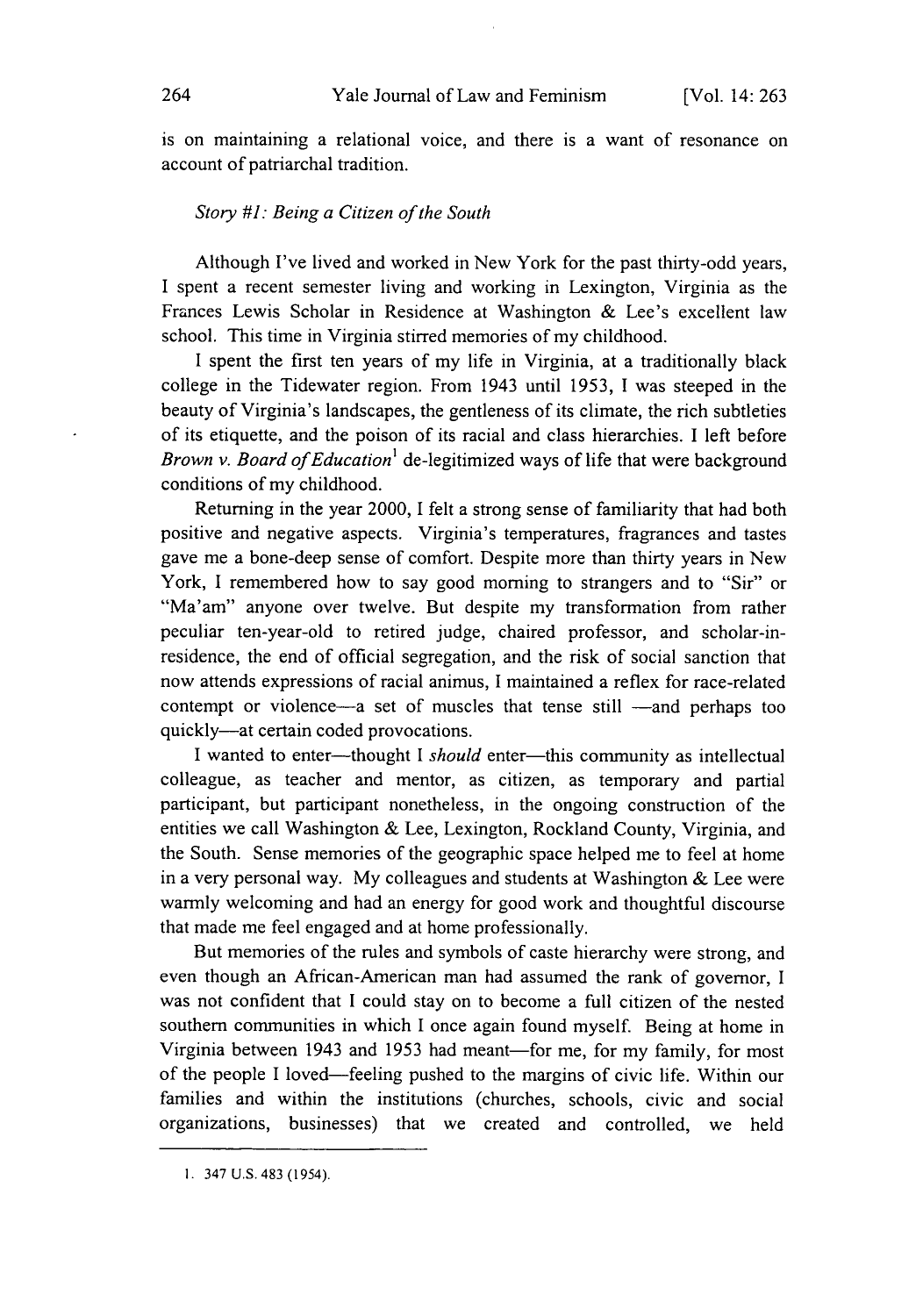responsibility for what we, individually and collectively, were and what we would become. Our agency was clear; it was encouraged; and it was honored. Ted DeLaney is one of two African-American undergraduate professors at Washington & Lee. DeLaney's great-grandfather and his colleagues built a magnificent Baptist church that still stands on Lexington's Main Street. Within that church community, African-American voices resonated. One could voice a suggestion or an aspiration with the knowledge that it would be heard and might be realized. But in larger southern communities, there was no resonance. African-Americans were not thought of as the players who defined the community. Our suggestions or aspirations for the community sounded as curiosities rather than civic participation. We had to struggle against the grain of the larger culture to feel ownership of a community-defining role. An important and wearing part of that struggle was maintaining the courage to forego approval and maximum comfort in a social world dominated by pressures to conform to expectations. You might summarize this situation by saying that the Virginia of my childhood was a white-dominated society in which African-American agency in broader civic spheres was impeded, not only by the sometimes violent opposition with which it was met, but also for want of resonance.

Recalling the feeling of a lack of civic resonance, it occurred to me that the situation of African-American people in the South during the mid-twentieth century was similar to that of many first-year law students. I thought of the many students who had said to me over the years that there was no space in classroom discourse to voice their reactions to and feelings about the cases they read or to say what they thought most important about the doctrinal developments they traced. And I thought of the smaller but significant number of students who, as a result of this loss of voice, disengaged from the intellectual life of law school and deferred or lost their dreams of making a contribution or making a difference in the legal profession.

What was the consequence for mid-twentieth century Virginia of being a white-dominated society? Have Virginia's strides toward becoming a more genuinely multiracial polity been transformative? Might they be? I do not know enough to answer these questions with accuracy or in detail. Speculation, however, will serve to draw out the consequences of a group's lack of resonance generally and to permit comparison between a white-dominated Southern society and a male-dominated profession.

Let us suppose that despite within-group differences that belied the categorization, whites in Rockland County came to be thought of as rugged individualists. And let us suppose that a majority of whites in Rockland County embraced this characterization. Let us suppose that despite withingroup differences that belied the categorization, blacks in Rockland County came to be thought of as holding communal values, prizing collective effort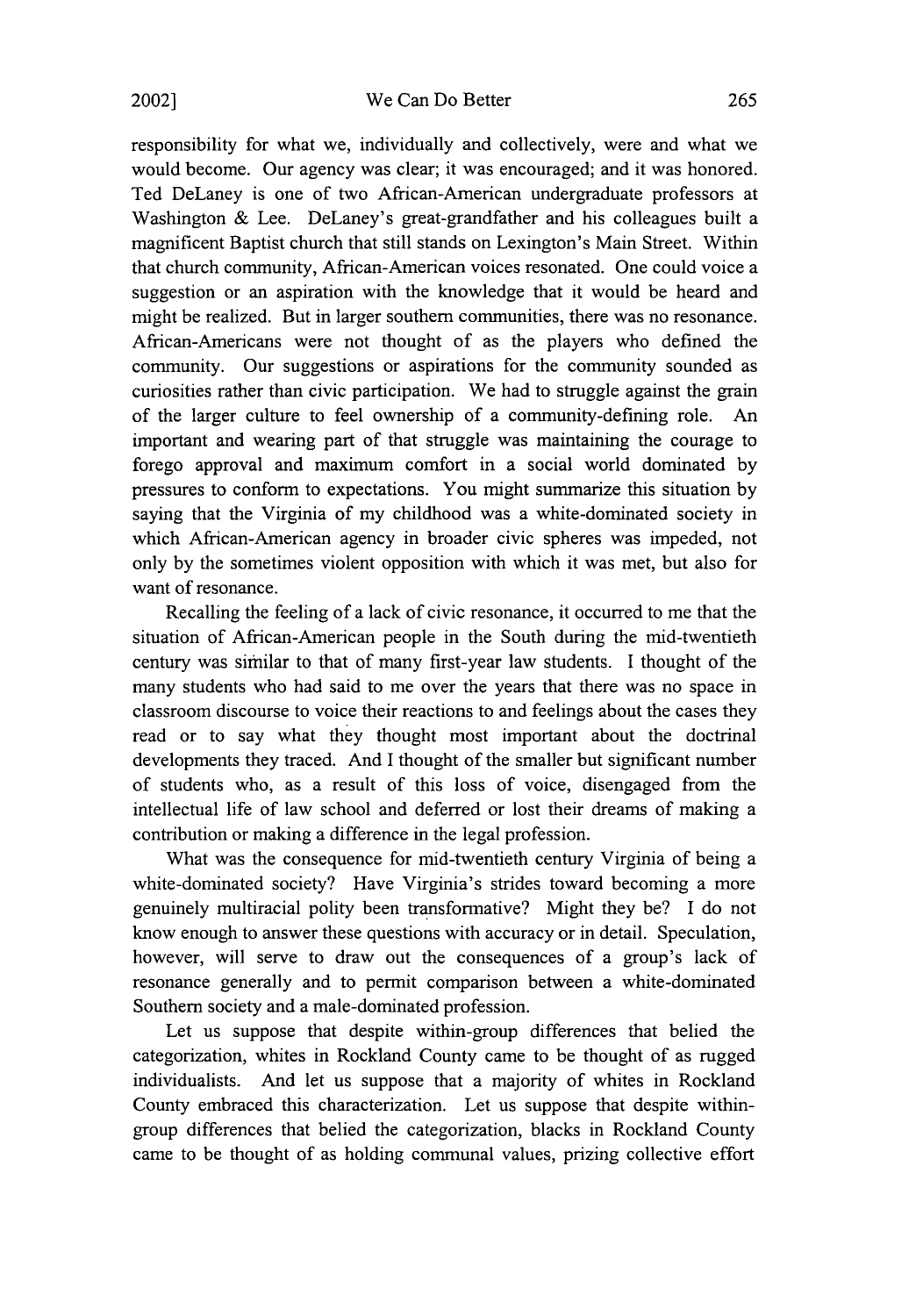and mutual support. And let us suppose that a sizeable proportion of blacks in Rockland embraced this categorization. It would follow, I suppose, that a white dominated Rockland County would be likely to govern itself so as to protect free competition, protect private property and keep taxation, collective effort and redistributions of resources to a minimum.

If blacks became more active in Rockland County's civic life, what would occur? It is hard to say. I would expect that black civic leaders would be under great pressure to assimilate to an individualistic norm. I would expect that resonance formerly denied categorically to African-American voices would be-or seem to be-denied to *stereotypically* African-American voices. Still, I would hope that Rockland County would be transformed, not from an individualistic community to a collectivist community, but into a community that took a more open and balanced view of both individual and collective values. That is to say, I would hope for a diverse, rather than an assimilationist, civic culture.

## *Story # 2 and Story #3: Being a Lawyer in a Gentleman's World*

The title of these stories honors the Guinier-Fine-Balin critique of legal education. The stories concern—and honor—the work of Carol Gilligan, my mentor in the psychological and developmental meanings of resonance and voice and my colleague in providing resonance for relational voices (often, but by no means always women's voices) in the mainstream of legal education.

Carol and I work to train students to enter a profession that has been maledominated but is now being taken up by nearly equal numbers of men and women. We work against weakened, but still operative, stereotypes of men (more assertive, more analytical, more rule-oriented) and women (more accommodating, more relational, more contextual). We also work against a view of the profession and practices in legal education that conform to the male stereotype—against the belief that because law school and the practice of law are assertive, analytical and rule oriented endeavors, lawyers should not be, or be trained to be, accommodating, relational, or contextual.

Looking to the stereotypes as they are described above, we regard the choice between assertive and accommodating stances as a strategic one. We understand that both can be useful, appreciate the value of having the flexibility to adopt either, and see careful strategic thinking about stance as more fundamental than the choice of stance.<sup>2</sup> We see legal analysis as a structured activity that necessarily involves the interplay of rule and context and therefore see danger in discounting the importance of either.<sup>3</sup> We focus our efforts on

<sup>2.</sup> *See* Workways Forum, at http://www.law.nyu.edu/workways.html (last visited Nov. 23, 2002).

<sup>3.</sup> *See* Peggy Cooper Davis & Carol Gilligan, *A Woman Decides,* 32 McGEORGE L. REv 895 (2001).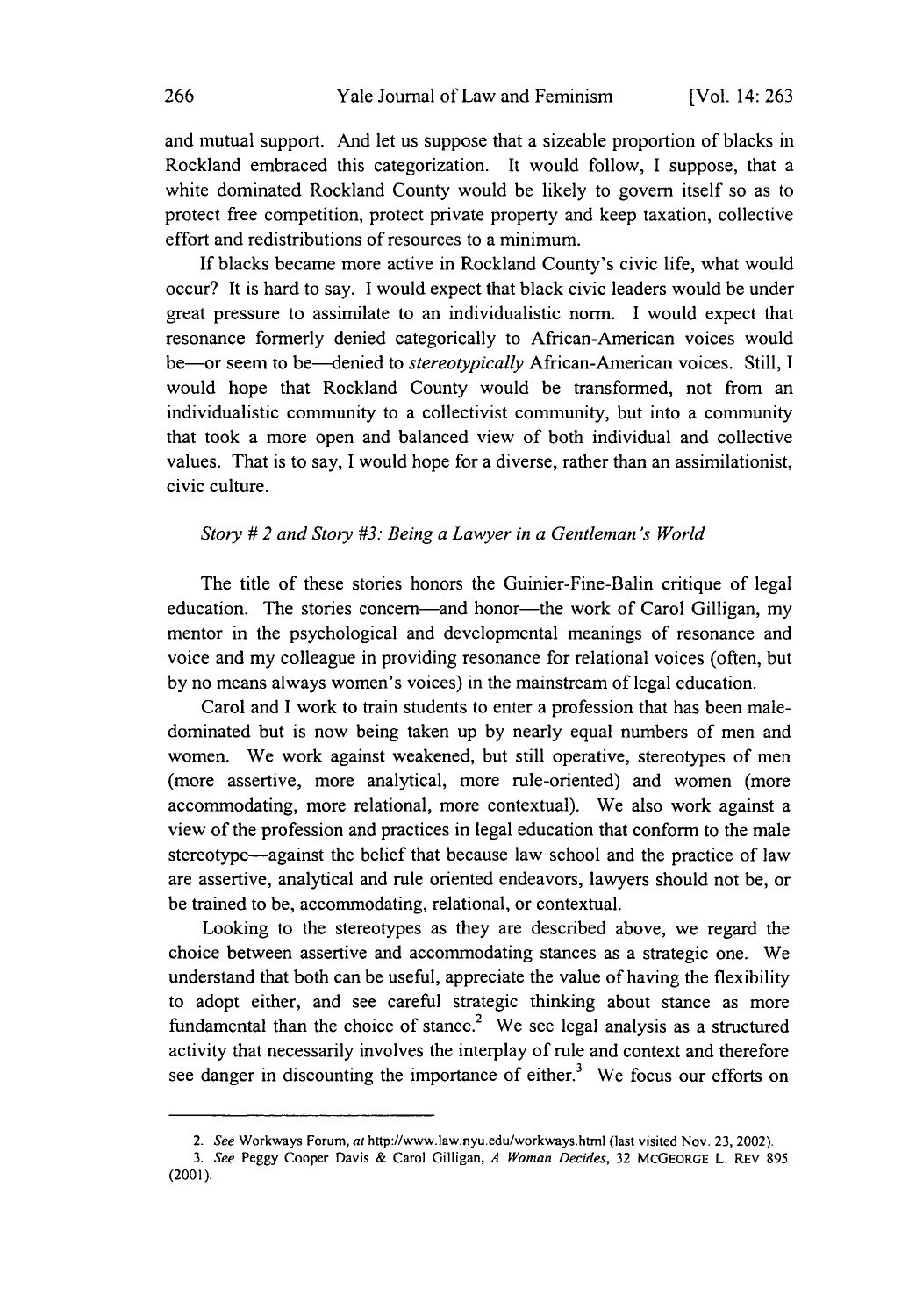the relational, believing that effective lawyering is impossible without systematic use of interpersonal and intrapersonal intelligence and that sophisticated analysis and critique of relational work have been neglected in the legal academy.

Before I can discuss intelligibly the relational work that we do, I must define the term, for it is often misunderstood. In the course of defining the relational, I will need to explain the difference between a stereotypically feminine focus and a relational focus so that you can see why we have chosen the latter. Much of what I will need to communicate in defining the relational is captured in an exchange between Carol and a research subject, a bright adolescent named Iris:

Iris reports confidently that she prizes "standards" and finds them comforting. Iris says that she also prizes relationships, but she admits to being inhibited in her relationships: "If I were to say what I was feeling and thinking," Iris reports, "no one would want to be with me **-** my voice would be too loud."

Carol says to Iris: "If you are not saying what you are feeling and thinking, then where are you in these relationships?"

Iris sees the paradox — sees that she is "looking into... a psychological blind alley." Carol goes on to say that "It the Carol goes on to say that "[t]he paradoxical sacrifice of relationship for the sake of relationships is the core dynamic of initiation into a patriarchal social order."4

Carol teaches that very little boys and adolescent girls learn to silence relational concerns in order to fit into a patriarchal culture in which decisions are made and actions are taken, not as a result of having grappled with competing wants and needs, but on the basis of hierarchy and rules that mark the obligations of one's status. Relational work is the challenging work of acknowledging and grappling with competing wants and needs. In Carol's terminology, it is braving together the "weather" of separate wills, with particular appetites and needs. Patriarchy and other forms of social hierarchy do not thrive on genuine relationships but require the suppression of genuine relationship in favor of adherence to the rules of status or caste. Because the psyche resists hierarchy, patriarchcal cultures are likely to be suspicious of the psychological; they are likely to value intellectual work most highly when it is apsychological, focused primarily on principle or rule, and dismissive or neglectful of the particulars of human situations.

It is important to note—and often overlooked—that in Carol's account *both* boys and girls experience a repression of the relational self. It is not that girls are relational and boys are not. Development is gendered in (at least) two more

<sup>4.</sup> Adapted from Carol Gilligan, *Remembering Iphigenia: Voice, Resonance, and the Talking Cure, in* THE **INNER** WORLD IN THE OUTER WORLD: **PSYCHOANALYTIC** PERSPECTIVES (Edward Shapiro ed., 1999).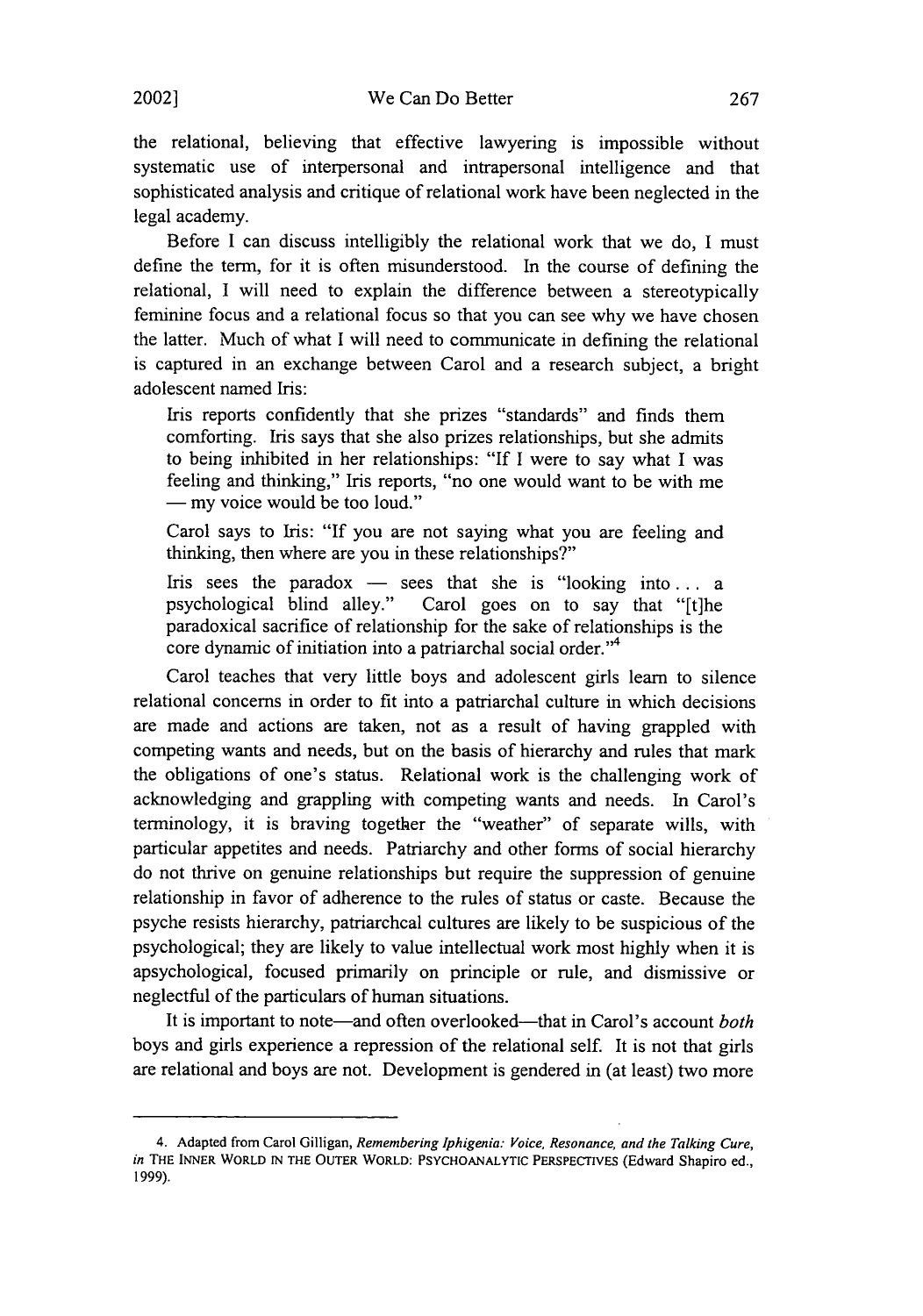subtle ways. First, because women's position is subordinate, our culturally prescribed flight from genuine relationship leads to conformity with status rules that require selfless deference and accommodation.<sup>5</sup> Selfless deference and accommodation require the relational skill of attunement to the needs and wants of others, but they are the near antithesis of genuine relationship. Similarly, because men's position is superordinate, their culturally prescribed flight from genuine relationship leads to conformity with status rules that require selfless industry and control. The second gender difference in the flight from relationship has to do with its timing: because the experience of genuine relationship is repressed later in the life of a girl, at a time when she is more articulate and intellectually more developed, in Carol's account of male and female development, women are likely to have easier access to the threatened relational voice and a greater ability to resist its repression.

The stereotype of women that I have set out above mixes characteristics that are attributable to the two developmental differences just described. Stereotypes are false as categorical statements, but they are usually grounded in particular observations. The observation that supports the stereotype of accommodation is the observation that women and girls sometimes fail to resist cultural pressures to repress the relational and are, as a result, selflessly accommodating when they might be assertive of their own wants and needs. Two kinds of observations support the stereotype of relationality. The first are products of our tendency to conflate accommodation and relationality; observations of accommodating behavior are taken as evidence of relationality. The second are observations of the attunement that facilitates both accommodation and genuine relationship. The psychological intelligence required to "read" oneself and others is observed, rightly, as evidence of relationality, whether it is used in the service of accommodation or, more happily, in the service of genuine relationship.

The relational work that Carol and I are doing with law students is, as I have said, grounded in the belief that excellence in lawyering requires developed interpersonal and intrapersonal intelligence. Lawyering is an interactive and strategic enterprise, and strategic interaction requires psychological insight. We aspire to teach students to think critically about interactions with clients, witnesses, decisionmakers, colleagues, and opposing counsel. Of course, our goal is not to make our students selflessly accommodating in their professional interactions. Our goal is to make them smart, strategic and conscious of when and how the choices they make in a written or oral interaction reduce or enhance their ability to conceptualize and achieve a client's ends or affect the shape of the law. Because we work in a male-dominated profession in a patriarchal culture, our work to strengthen

<sup>5.</sup> *See generally* Peggy Cooper Davis & Carol Gilligan, *Reconstructing Law and Marriage.* forthcoming in THE GOOD **SOCIETY** (reviewing Nancy Cott's *Public Vows).*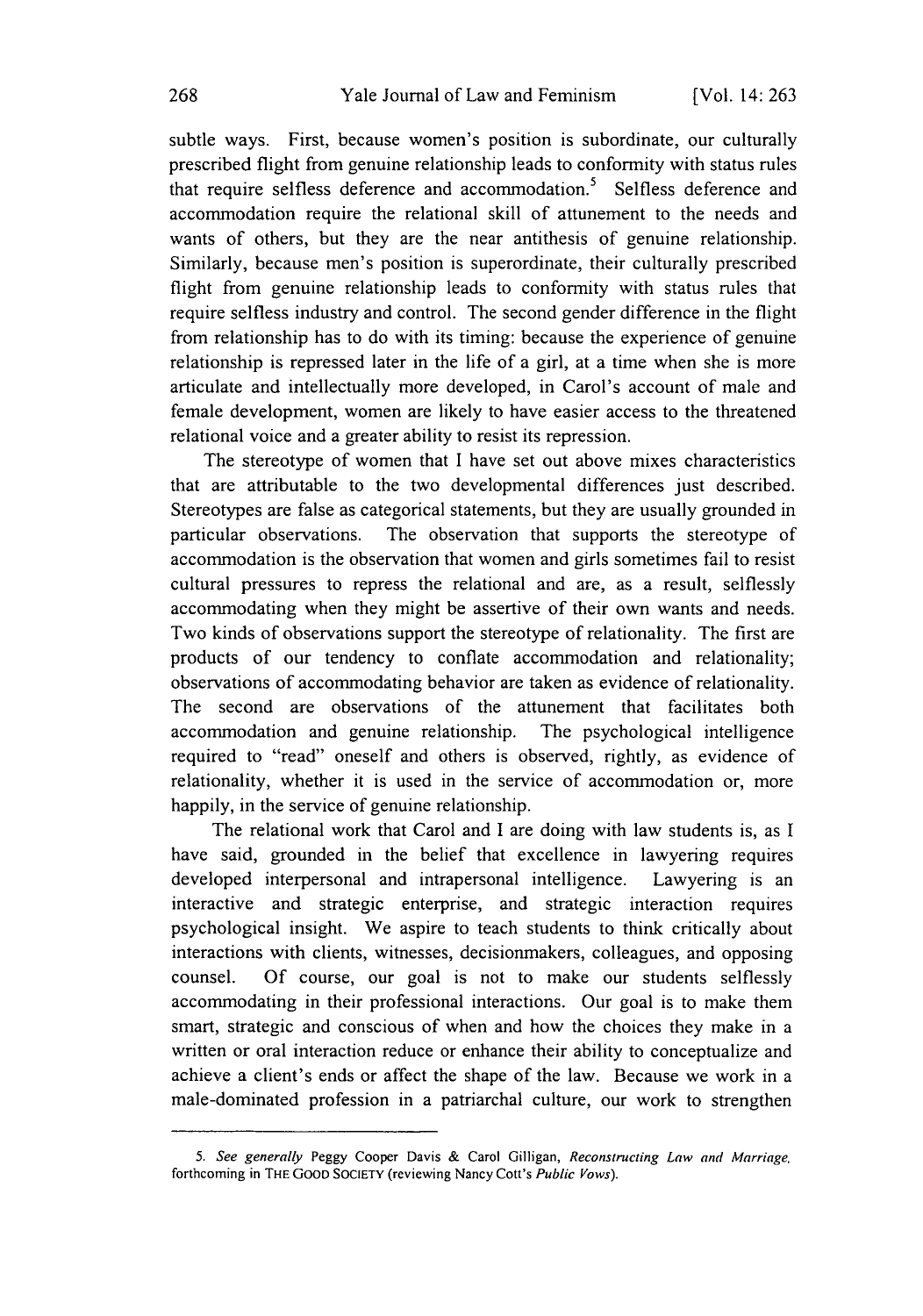students' relational skills must go against the cultural grain. It must incorporate techniques for giving resonance to repressed relational voices. Here are two stories of our work together.

Story **#** 2. The Lawyering Program is a required, substantial, and increasingly well-integrated part of the first year curriculum at NYU, and students see it as an important component of their education. The Program consists of a series of simulations, one of which involved interviewing and counseling a parent who feels that she must, in the interest of students' safety, disclose facts about the medical condition of her daughter's teacher. Students engaged in an initial interview with the parent quickly conclude that their task is to assess the risk of liability for tortious invasion of privacy.

Carol sits in on a critique of a pair of videotaped client interviews. She flags in each tape the parent's account of the moment at which s/he discovered, to the embarrassment of both parent and teacher, that the teacher takes an anticonvulsant medication. Carol describes these moments as breaks in relationship. She then makes a pedagogic move that turns the students' attention to an intrapersonal analysis that will inform their critique of the interviews. She asks the students what they tend to do when they experience a break in relationship.

A male student says that he withdraws. A female student says that were she the parent, she would feel an uncomfortable sense of power; she reports that her pattern when she feels that she has power in a relationship is to yield it. Neither student had felt free in the counseling session to raise with the client the possibility that parent and teacher might repair the relationship and explore together the possibility of danger.

Carol then makes a pedagogic move that legitimates the students' intrapersonal work by linking it to the project of developing a more versatile approach to professional interactions. She asks the students whether they would be interested in having more options in the counseling setting--whether they would like to try on responses to a break in relationship other than their default responses. All say that they would. The conversation deepens. We consider how relationships were established and maintained in the videotaped client interviews-noting times when people were commendably attuned as well as times when they were reflexively avoidant. We note the value of noticing and responding to moments when professional effectiveness requires attunement between colleagues or between lawyer and client. Turning to the client's problem, we broaden our focus from litigation risk-assessment to the bigger world of the client's concerns and goals (attention to which requires, among other things, litigation risk-assessment). We open our eyes to the broken relationship between parent and teacher. We are able to talk not only about risks of litigation but also about addressing the parent's concerns without disclosing the teacher's apparent condition to others. In Guinier's terminology,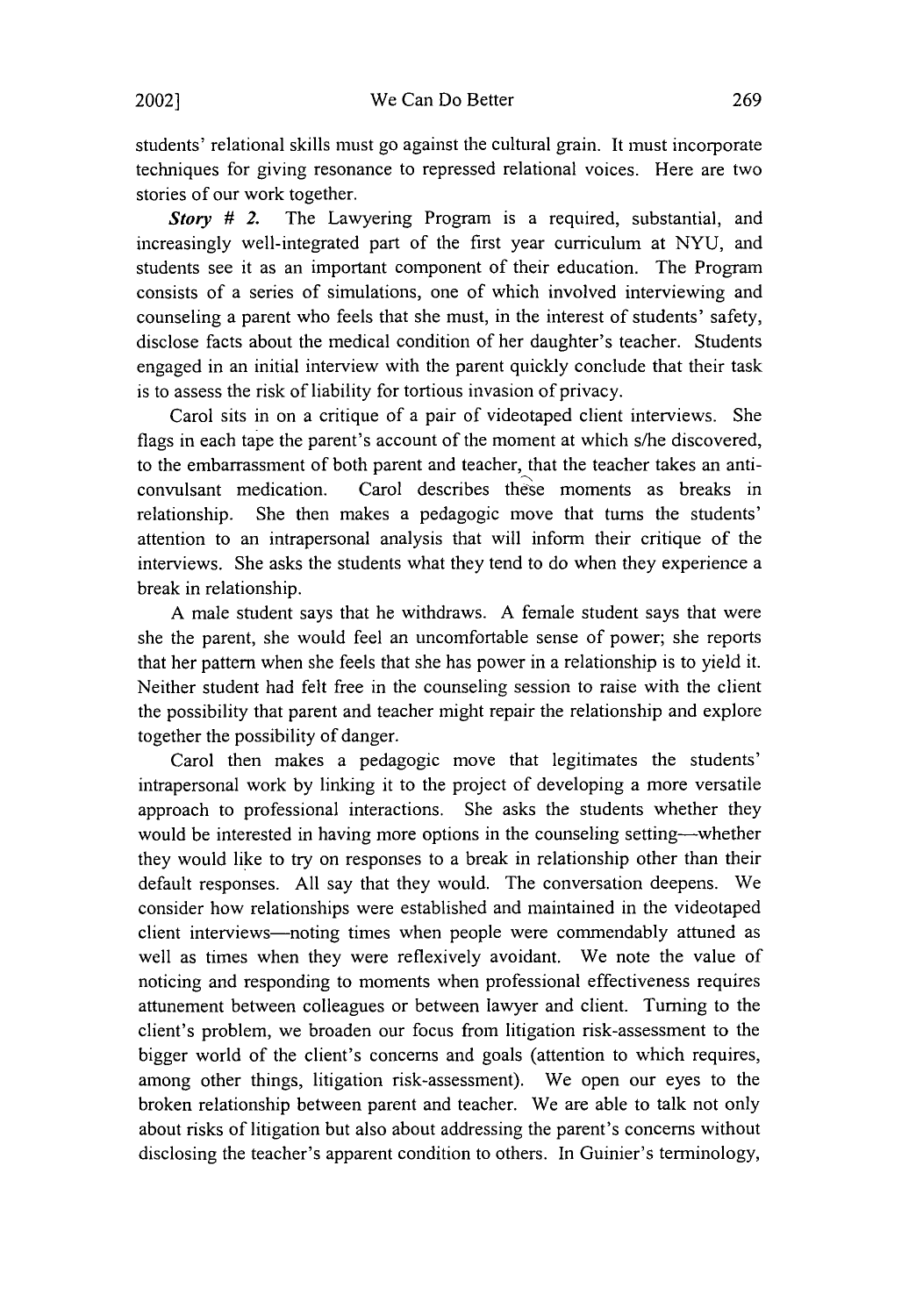we have moved beyond the image of lawyers as gladiators to the image of lawyers as problem solvers. We open our eyes to the relationships among parent, teacher, headmaster, school board, pupils. We are able to talk more comprehensively about fear and risk and responsibility. We are able to imagine approaches to disclosure-and methods of disclosure-that would affect a judge or jury's subsequent decision as to whether the disclosure was necessary or reasonable. At this point rule interpretation and psychological logic merge.

Story **# 3.** In another Lawyering simulation, students negotiate an agreement to resolve a dispute over the performance and payment of a small construction contract. In preparation for a Lawyering Theory Workshop with Carol, Lawyering faculty watched the videotaped negotiations of two teams (configured so that members of a student team that had planned together negotiated separately against members of an opposing team that had also planned together). One attorney for the consumer was unusually assertive and unusually unwilling to make concessions. She got a remarkably good deal for her client.

On first viewing of the assertive student's negotiation, none of us on the faculty thought of her in relational terms. We thought her tough, aggressive, and uncompromising. For some reason these characteristics seemed to us incompatible with a relational stance.

Carol was patient with us. She drew our attention to body language. We noted the student's almost constant eye contact with the student representing the contractor. She drew our attention to question form. We noted the high proportion of consecutive questions-clear evidence of sharp listening and direct response. Carol drew our attention to the flow of the discourse. We noted the student's clear recall of her opponent's prior admissions and concessions. We noted her pattern of responding directly—although often with a clear "no"-to her opponent's requests.

We were embarrassed. We realized that we had fallen into the common error of mistaking the relational and the selfless. We reminded ourselves that the real Gilligan-as opposed to the sound-bite Gilligan-sees selfless accommodation and subordination to the other as pathology rather than as relationship. We remembered that her question to Iris, "Where are you in this relationship?" is a characteristic Gilligan question. We remembered that relational thinking is not inconsistent with advancing the strategic interests of one's client. Or one's self.

In exchanges of this kind, Carol helps us to give resonance to the relational voices of students and faculty alike as she brings a psychological logic to the lawyering process. It is controversial work that goes against the grain of law school culture. It is often met with skepticism. But it has empowered our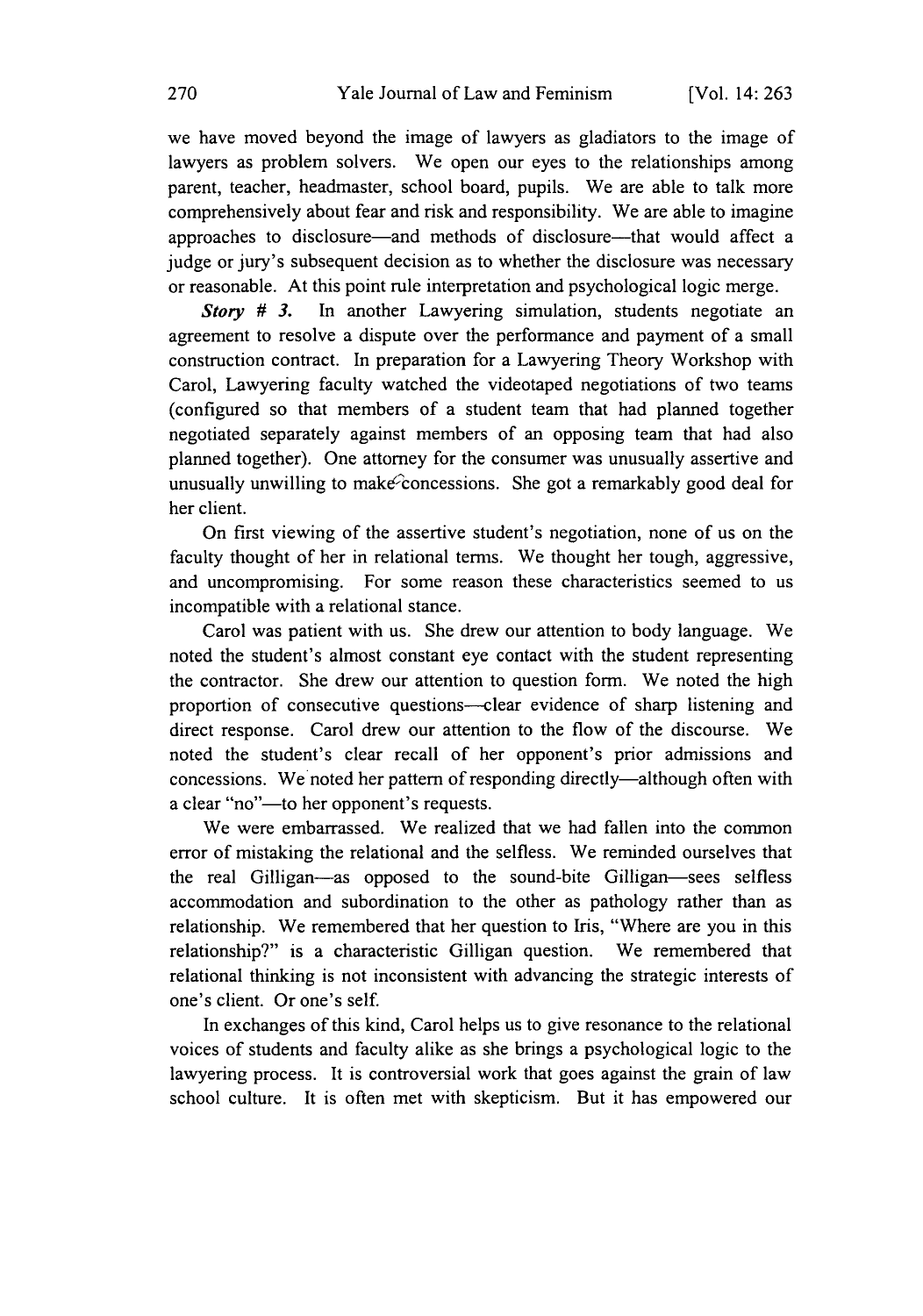We Can Do Better

students, $6$  and it is supported at NYU by a faculty committed to honoring diverse approaches to pedagogy and to lawyering as a listener's art in increasingly diverse worlds of practice. With continued support, we hope that this kind of work will show that gender integration of the legal profession is more than an opportunity to prove that we are capable of practicing law as it was practiced before-of doing anything that men did and doing it better. We hope to show that gender integration is an opportunity to transform practice, as we integrate the workways of the past with workways that a gentleman's profession was inclined to neglect. An opportunity to show that anything men can do in the law, men and women can do better.

<sup>6.</sup> For documentation of the empowerment of women students at NYU Law School, see **LINDA** HIRSHMAN, **A WOMAN'S GUIDE** TO LAW **SCHOOL** 22-31 (1999).